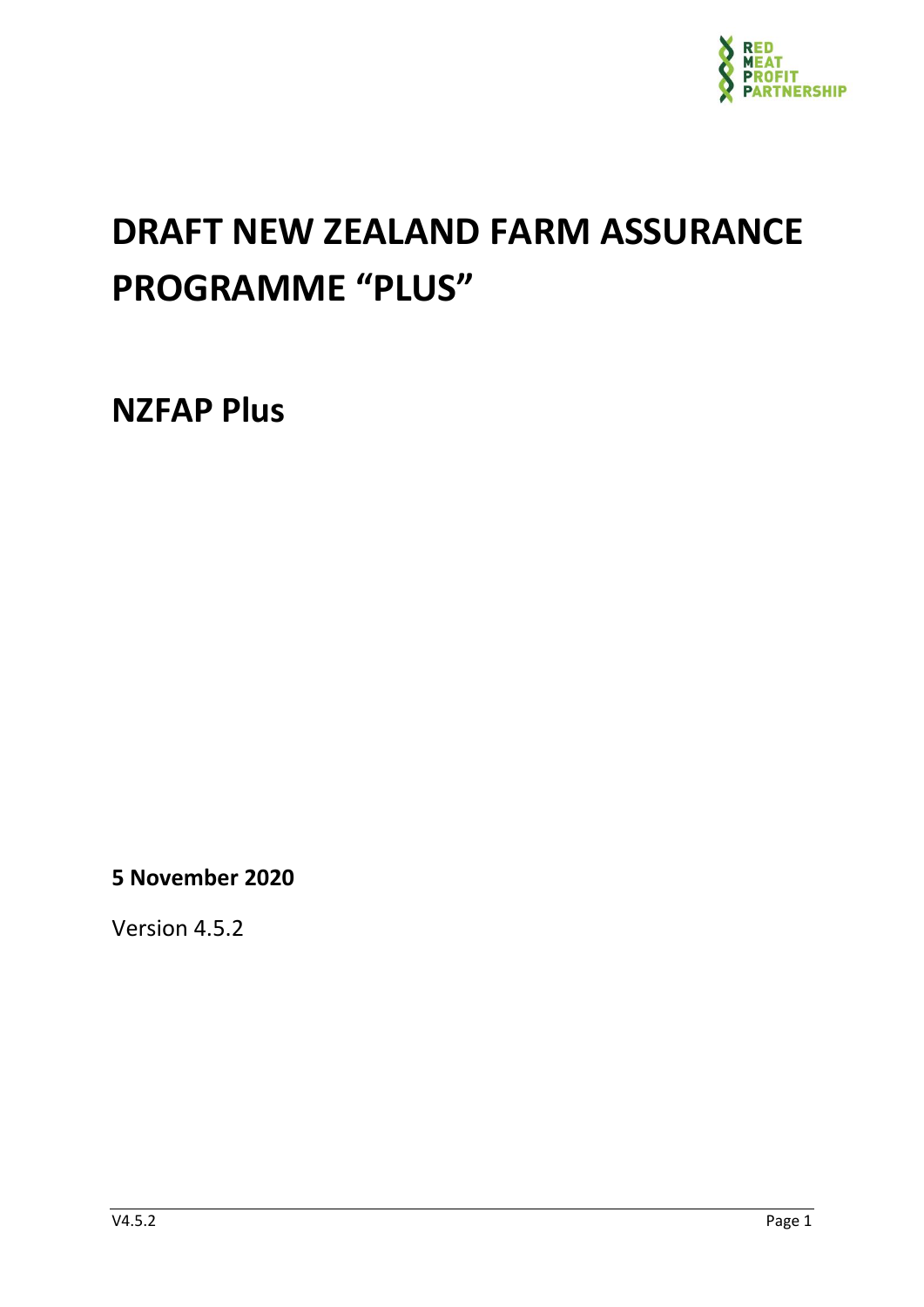

# Table of Contents

| 1. |      |  |  |  |  |  |
|----|------|--|--|--|--|--|
|    |      |  |  |  |  |  |
| 2. |      |  |  |  |  |  |
|    | 2.1. |  |  |  |  |  |
|    |      |  |  |  |  |  |
|    | 2.2. |  |  |  |  |  |
|    |      |  |  |  |  |  |
|    | 2.3. |  |  |  |  |  |
|    |      |  |  |  |  |  |
|    | 2.4. |  |  |  |  |  |
|    |      |  |  |  |  |  |
|    | 2.5. |  |  |  |  |  |
|    |      |  |  |  |  |  |
|    | 2.6. |  |  |  |  |  |
|    |      |  |  |  |  |  |
|    |      |  |  |  |  |  |
| 3. |      |  |  |  |  |  |
|    | 3.1. |  |  |  |  |  |
|    |      |  |  |  |  |  |
|    | 3.2. |  |  |  |  |  |
|    |      |  |  |  |  |  |
|    | 3.3. |  |  |  |  |  |
|    |      |  |  |  |  |  |
|    | 3.4. |  |  |  |  |  |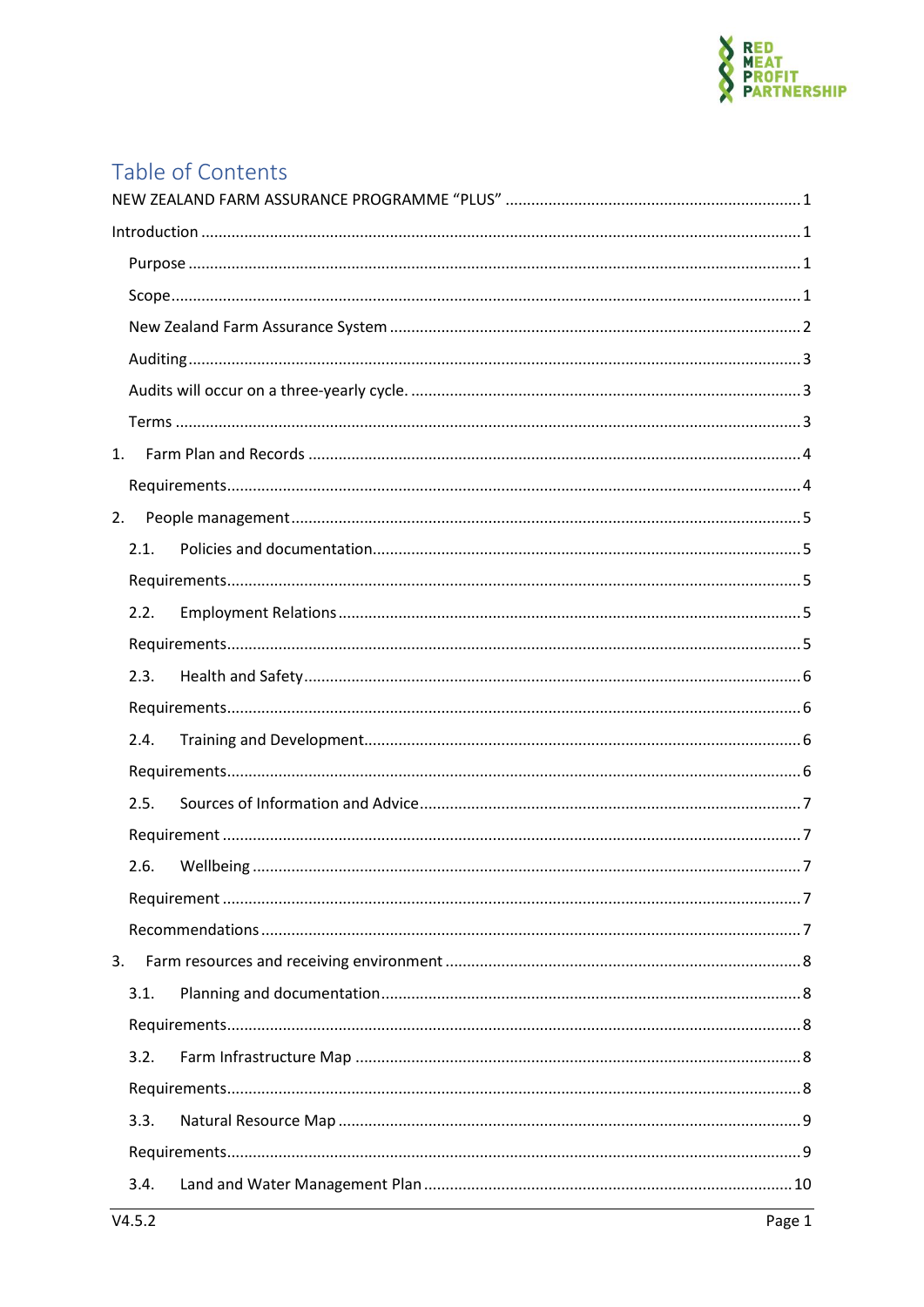

| 4 |  |  |  |
|---|--|--|--|
|   |  |  |  |
|   |  |  |  |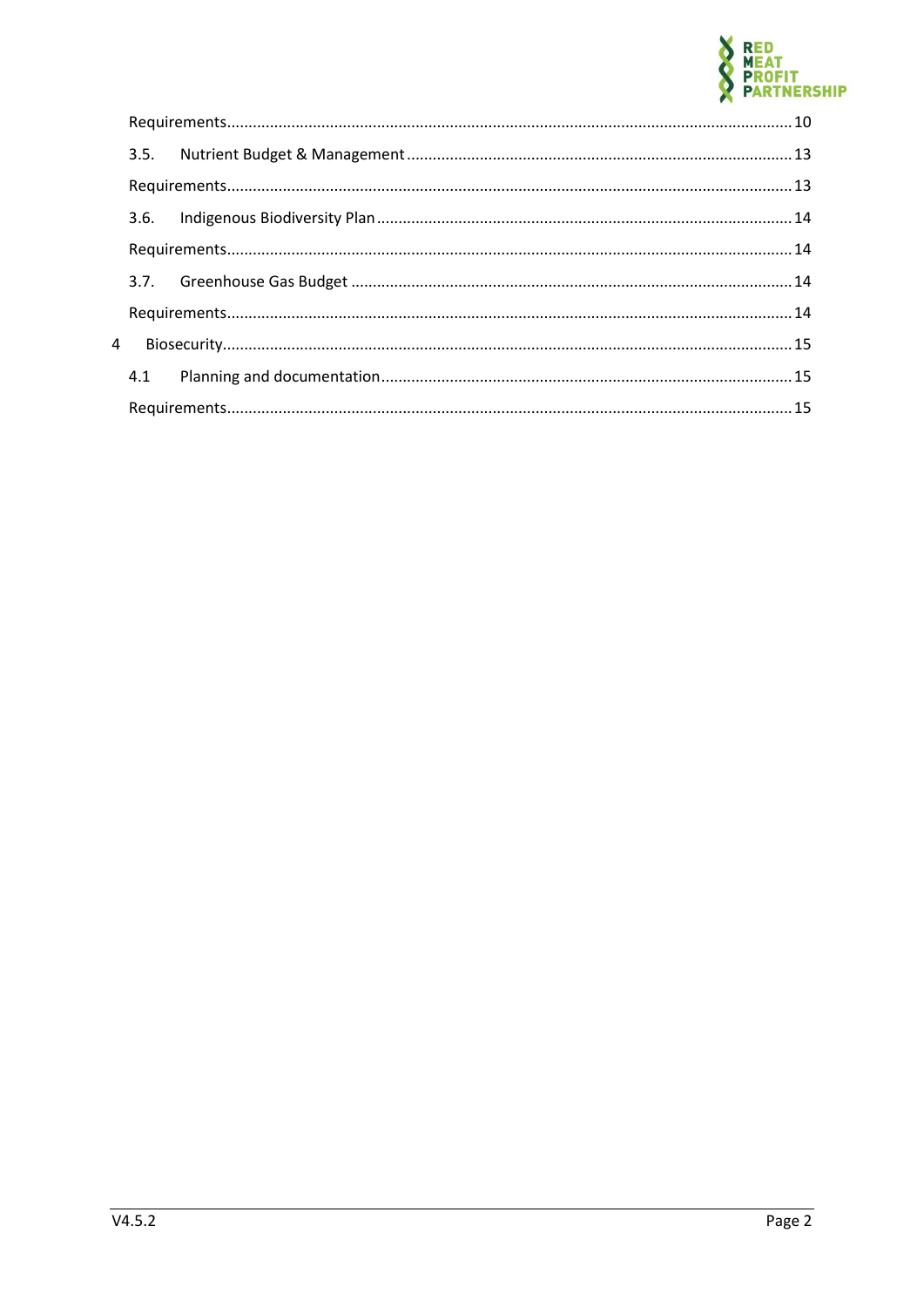

# <span id="page-3-0"></span>**Introduction**

#### <span id="page-3-1"></span>**Purpose**

The purpose of NZFAP Plus is to:

- Create more sustainable and prosperous farming businesses through understanding resources and continuous improvement through more appropriate practices.
- Demonstrate to the New Zealand community that the red meat sector is farming sustainably and ethically.
- Provide confidence to red meat customers and consumers that our products are produced in the manner they expect.
- Verify meaningful standards and good practice, thereby increase the value of farm products.

A key function of NZFAP Plus is to develop a culture of continuous improvement within the red meat sector, which is driven by farmer knowledge and understanding, rather than compliance and regulation. The outcomes will be farm businesses that:

- Match the farm system and management with the underlying resources to deliver sustainable outcomes for the air, the water, the soil, the indigenous biodiversity, the animals, the people and communities; and
- Are attractive and preferred workplaces;
- Meet the needs of the present without compromising the ability of future generations to meet their own needs through practices that protect and enhance natural capital (farm and eco-system resources) and communities.

#### <span id="page-3-2"></span>**Scope**

NZFAP Plus is a voluntary assurance programme for sheep, beef and deer farms. It aims to protect and enhance all resources, while limiting the effect of practices on receiving environment and communities. The on-farm practices include the management of:

- People;
- Farm resources and receiving environments; and
- Biosecurity.

NZFAP Plus builds on NZFAP which covers the foundation assurance, audit and certification of sheep, beef and deer production with respect to:

- Food safety;
- Animal health, welfare and production; and
- Traceability.

To be eligible to apply for NZFAP Plus certification, a farmer must already have completed NZFAP certification.

The NZFAP Plus Standard must be read in conjunction with the NZFAP Standard: (available at <https://www.rmpp.co.nz/page/nz-farm-assurance/> ).

NZFAP Plus is part of the broader New Zealand Farm Assurance System.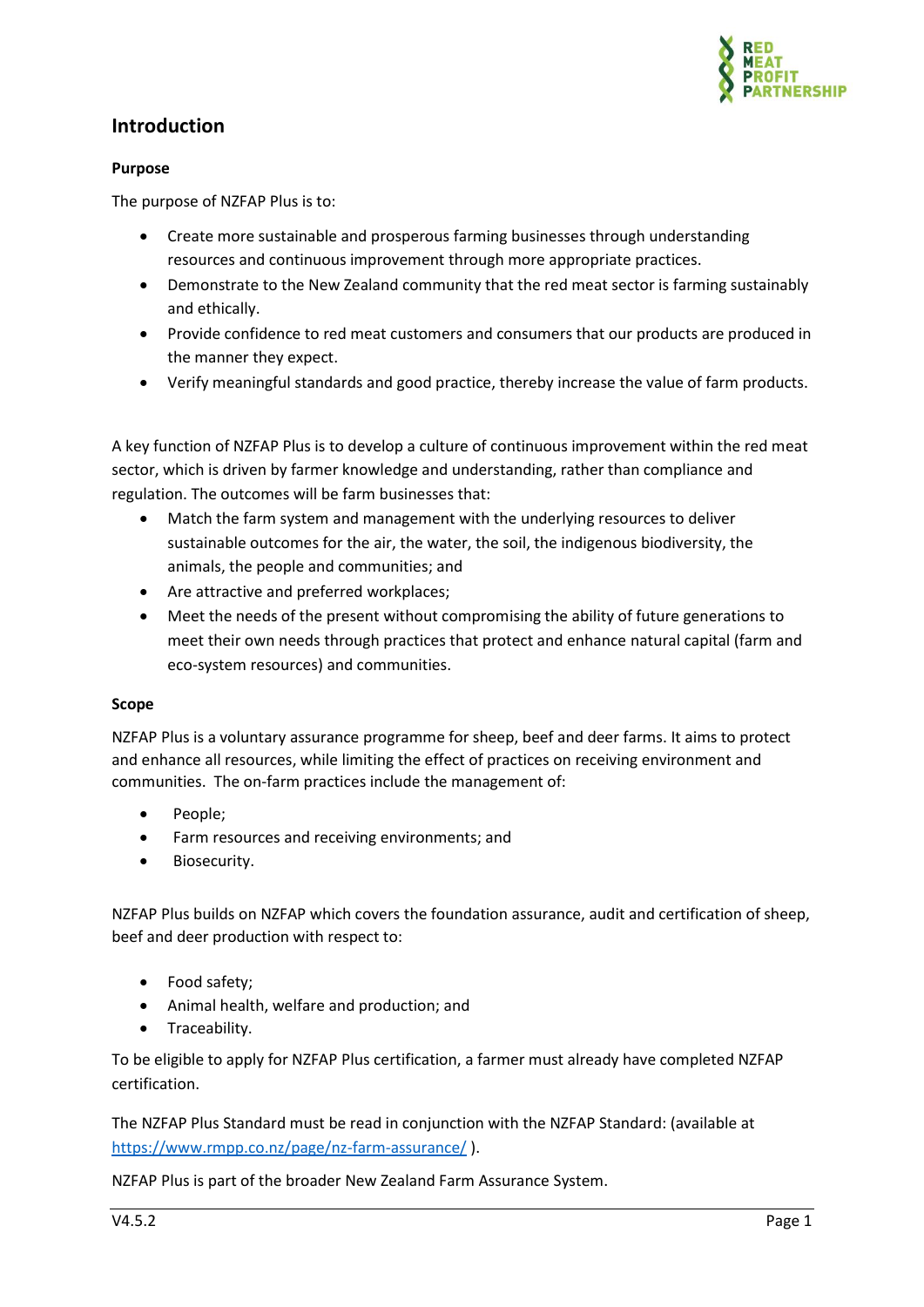

#### **New Zealand Farm Assurance System**

<span id="page-4-0"></span>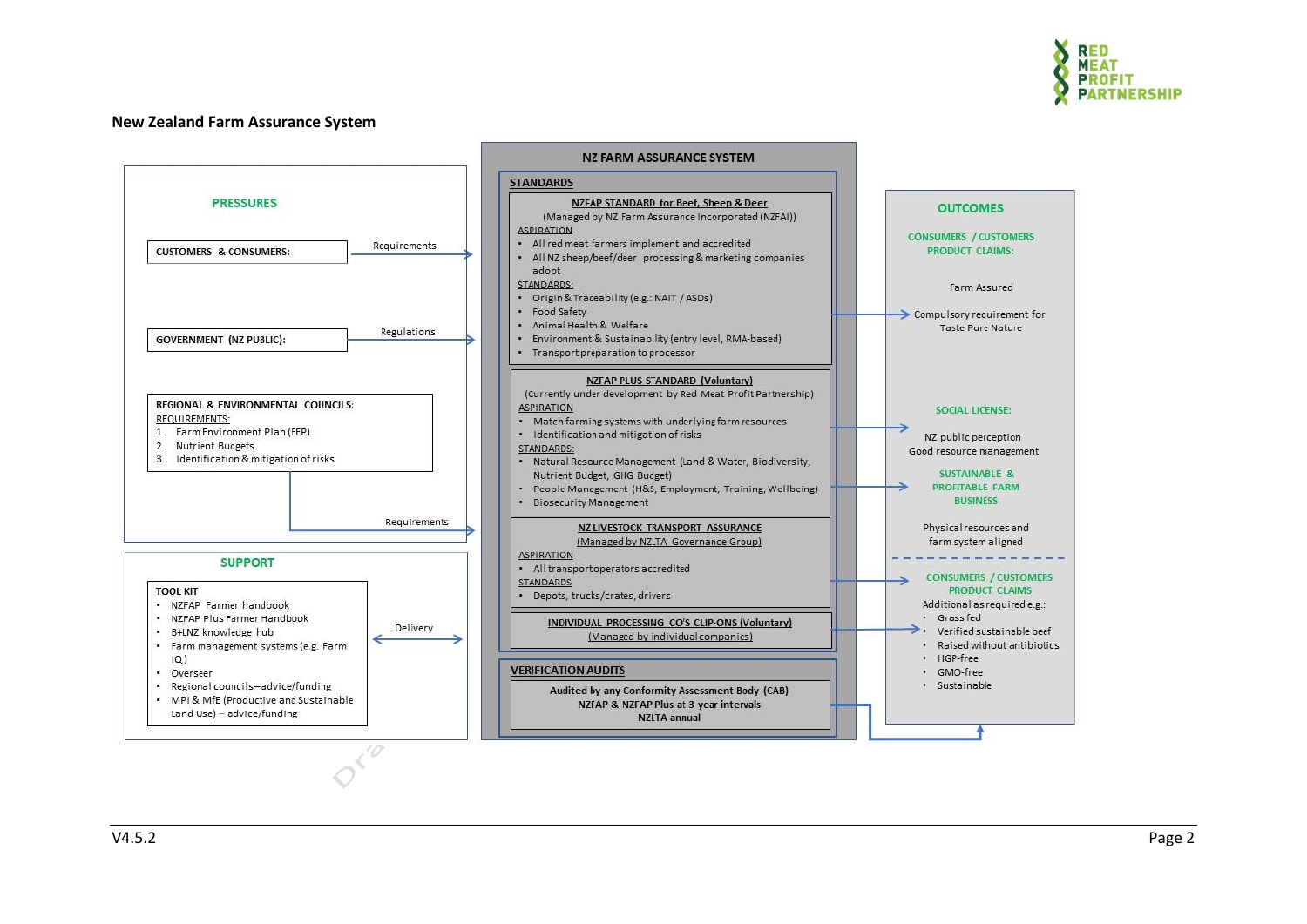

#### <span id="page-5-0"></span>**Auditing**

The assurance programme will be audited independently by a Conformity Assessment Body (CAB).

The initial accreditation audit will occur within 12 months of registration. Intermediate audits may be carried out in person or via remote verification.

During an audit, evidence must be provided that all requirements of the assurance programme are being met including:

- The documentation of plans.
- That the actions identified within documented plans have been put in practice and in accordance with the timeframes documented. If there are deviations from the plan, document the reasons for the deviation(s), and update the plan.
- Actions must be documented and available at audit. For example, time stamped photographs of the native bush, wintering system before, during and after, are useful measures to document requirements.

<span id="page-5-1"></span>Audits will occur on a three-yearly cycle.

#### <span id="page-5-2"></span>**Terms**

**Requirement** – Farm assurance is contingent upon achieving the prescribed standard or outcome.

**Recommendation** – Achievement of the standard is not compulsory though considered important. Some recommended standards are likely to become required in the future.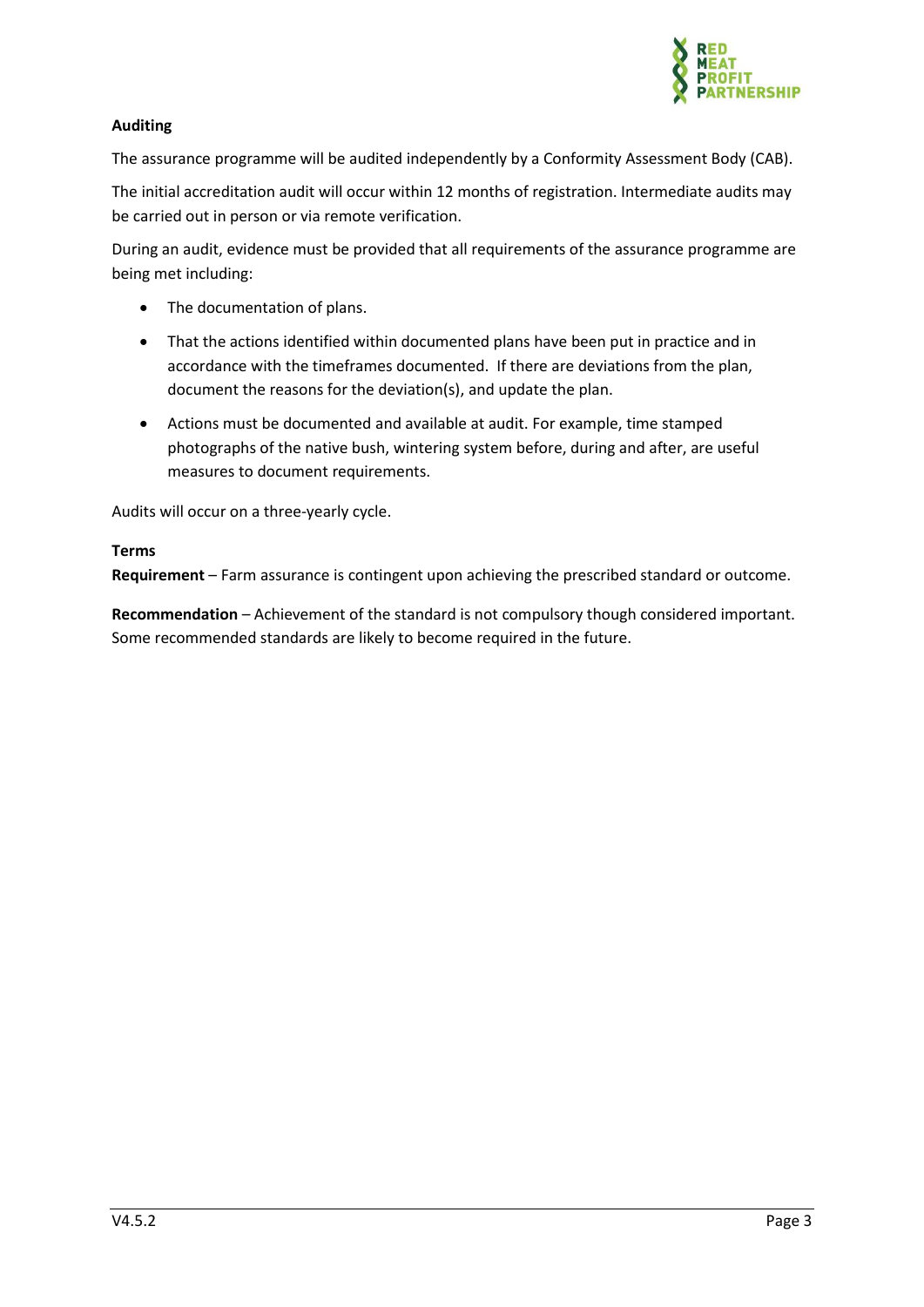

# <span id="page-6-0"></span>**1. Farm Plan and Records**

#### <span id="page-6-1"></span>**Requirements**

- 1.1. Plans must be developed, and records collected for the management of the following resources within the manager's control or influence:
	- People
	- Farm resources and receiving environments
	- Biosecurity
- 1.2. Plans may be documented in either hard copy or electronic form and must include specific, measurable, achievable and timebound actions based on a SWOT assessment and prioritisation.
- 1.3. Plans must be reviewed at least annually, records updated, and any revisions made that are relevant to managing the business in a sustainable manner and to demonstrate a commitment to continuous improvement.
- 1.4. All plans and records must be retained for a minimum of five years and have a five-year planning horizon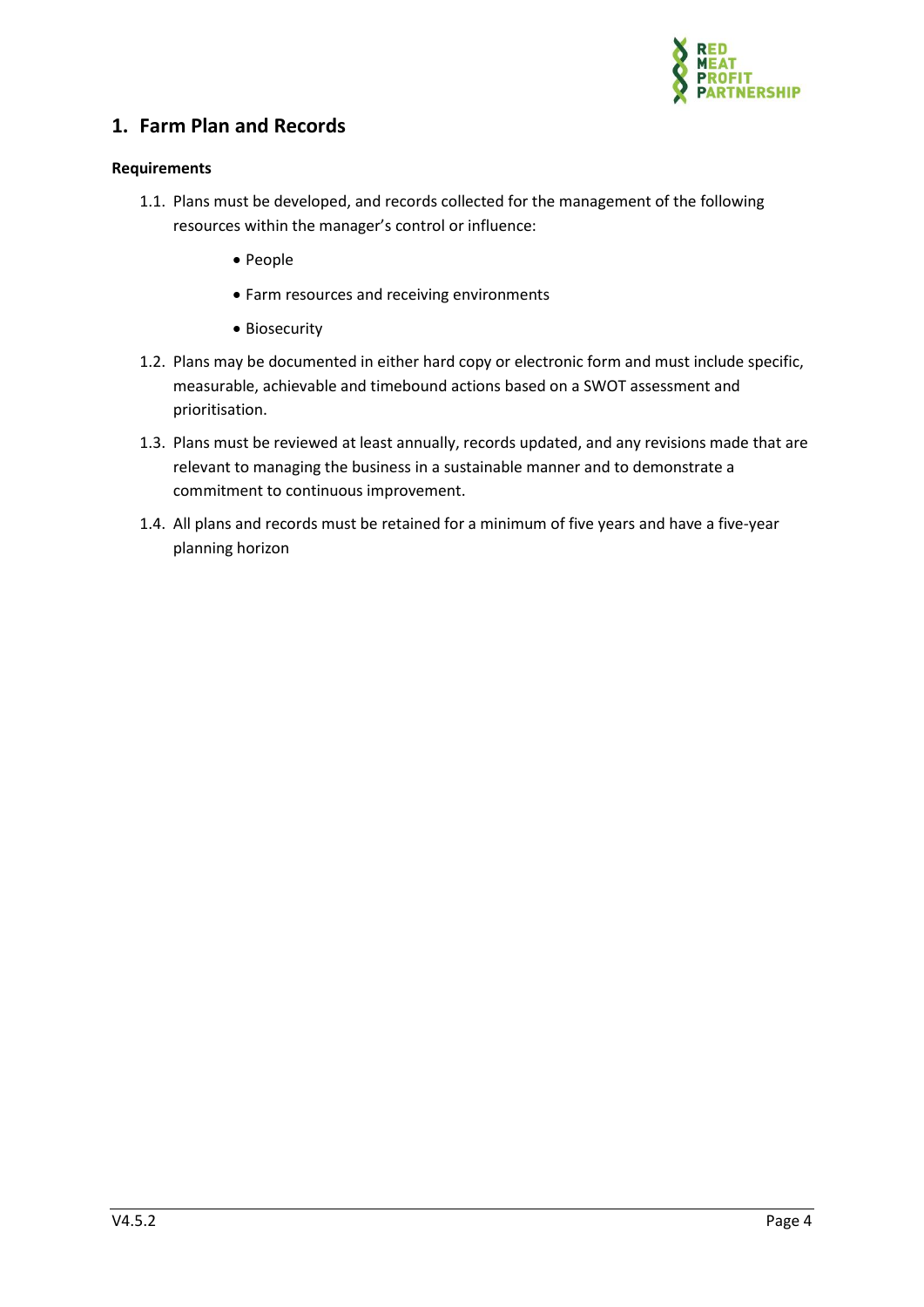

## <span id="page-7-0"></span>**2. People management**

#### <span id="page-7-1"></span>2.1. **Policies and documentation**

#### <span id="page-7-2"></span>**Requirements**

- 2.1.1. The business shall comply with the Health and Safety at Work Act (2015), the Employment Relations Act 2000, Minimum Wage Act (1983), Immigration Act (2009) and Holidays Act (2003).
- 2.1.2. People management policies for the farm business must include:
	- a. Employment relations
	- b. Health and safety
	- c. Training and development
	- d. Sources of information and advice
	- e. Wellbeing

#### <span id="page-7-3"></span>2.2. **Employment Relations**

#### <span id="page-7-4"></span>**Requirements**

- 2.2.1. All employees shall:
	- a. Have valid documents proving the right to work in the country;
	- b. Have a signed copy of their employment agreement that they understand;
	- c. Receive documentation that details how their wages/salary is calculated for that work period and any deductions made in a format they understand;
	- d. Receive at least the Minimum Wage rates as set by the Ministry for Business, Innovation and Employment (MBIE);
	- e. Work less than 50 hours per week for at least 40 weeks per year;
	- f. Work 10 hours per day or less and no more than 6 days per week;
	- g. Have a 10-minute break within each 4 hours of work and a 30-minute meal break after 6-8 hours of work.
	- h. Receive 4 weeks paid annual leave, and all other holiday and leave entitlements as detailed in the Holidays Act 2003 and any subsequent amendments.
- 2.2.2. All employees shall not be required to make deposits of money or valuable items to secure work or in return for any work-related items including passport or ID documents.

#### **Recommendations**

• All employees should after two years, be paid at least, the living wage. Employers should become Living Wage Employer Accredited.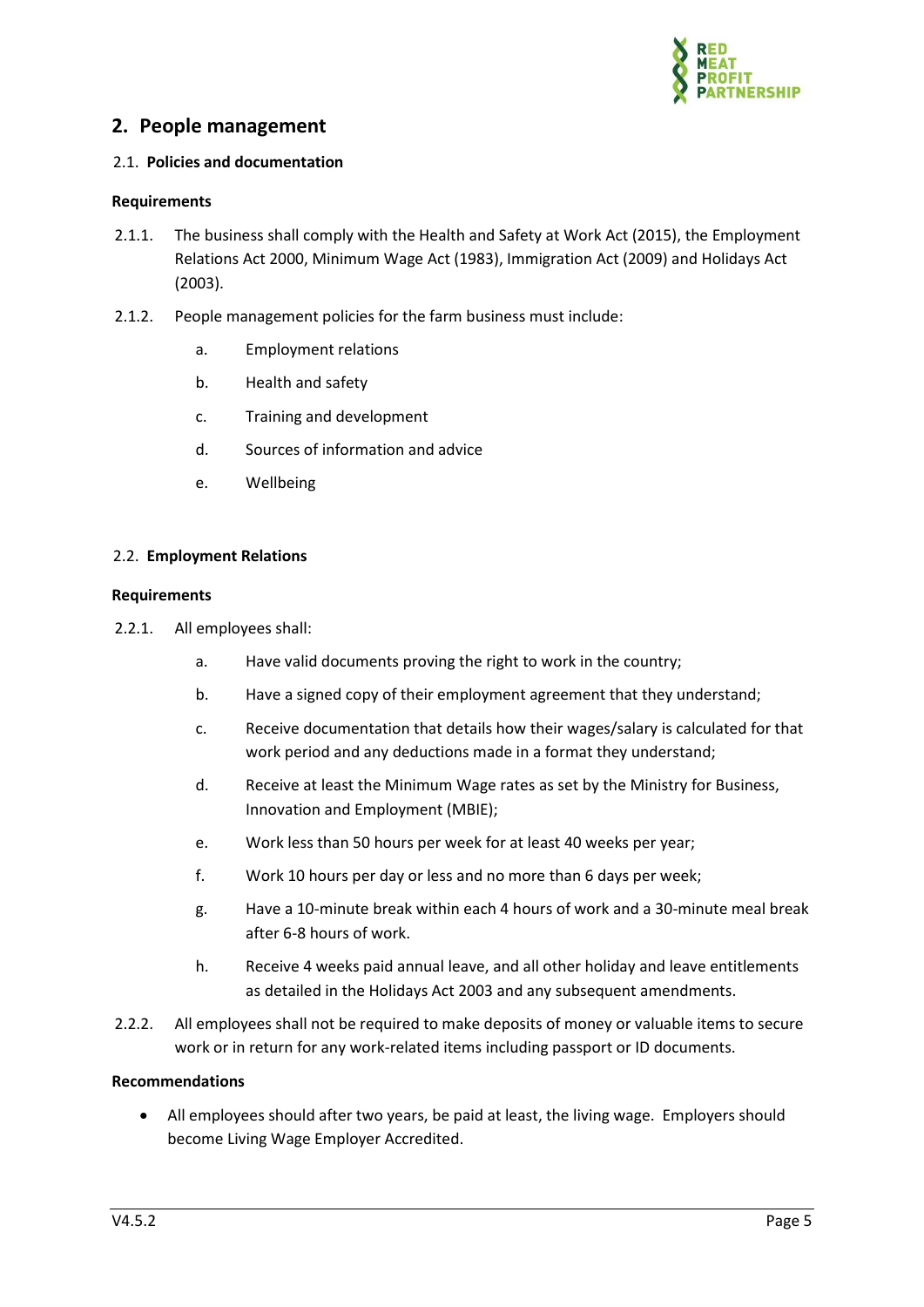

• Employers should maintain an external, independent whistle-blowing service that is communicated to all workers.

#### <span id="page-8-0"></span>2.3. **Health and Safety**

#### <span id="page-8-1"></span>**Requirements**

- 2.3.1. The farm business shall have a Health & Safety Policy signed by the business owner that is accessible to all people working in the business and visitors. It shall include:
	- a. Hazard Register and how identified hazards are to be managed;
	- b. Method by which hazards are identified, assessed and managed;
	- c. Who is responsible for the management of this process;
	- d. Where all necessary safety clothing, devices, equipment and material are kept, and when they shall be used;
	- e. The location of first aid boxes and fire extinguishers; and
	- f. List of Emergency contacts which shall be available in farm buildings and vehicles.
- 2.3.2. All people working in the business shall receive health and safety training relevant to their job and this training shall be clearly documented.
- 2.3.3. All people working in the business shall be provided with and use personal protective equipment (PPE, e.g. clothing, shoes, gloves, hearing protection, eye protection, dust masks) that is appropriate for the work they do.
- 2.3.4. No deductions shall be made from wages for such PPE.
- 2.3.5. All accidents, injuries and near misses shall be recorded in a formal accident log.
- 2.3.6. Material safety data sheets (MSDS) must be printed or in a mobile application and be immediately available, and risk assessments carried out for each chemical used.

#### <span id="page-8-2"></span>2.4. **Training and Development**

#### <span id="page-8-3"></span>**Requirements**

- 2.4.1. Competency of all people working in the business must be assessed, and training and development needs must be identified on a regular basis and in advance of undertaking any new tasks on their own for the first time. Training may include, but is not limited to, the requirements in this programme.
- 2.4.2. Record the training that has been undertaken and document the training which is planned for all people working in the business.
	- a. Record all training all people working in the business have undertaken at the time it is completed.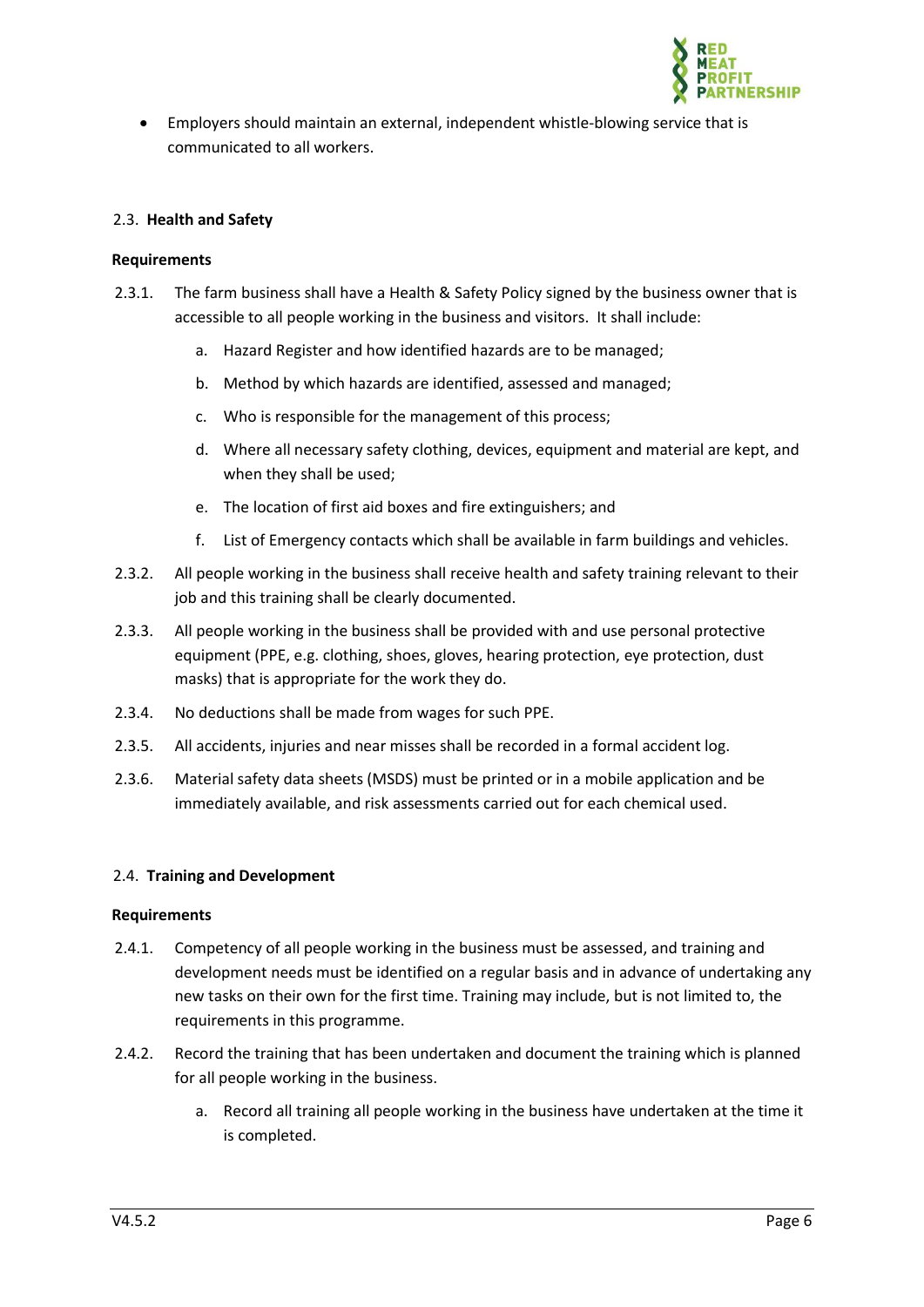

b. Detail the training planned for all people working in the business in the next 12 months.

#### <span id="page-9-0"></span>2.5. **Sources of Information and Advice**

#### <span id="page-9-1"></span>**Requirement**

2.5.1. Maintain a contact list of trusted advisors and contractors including roles and contact details, which is accessible to the farm team for use in emergencies, breakdowns or when support is required.

#### <span id="page-9-2"></span>2.6. **Wellbeing**

#### <span id="page-9-3"></span>**Requirement**

2.6.1. Record all community involvement activities held on farm.

#### <span id="page-9-4"></span>**Recommendations**

- Record community involvement activities people from within the farm business are involved with off the farm.
- Farm business managers/owners should take time away from the farm to relax and recharge.
- All people working in the business should pursue interests outside the farm to refresh their minds and make other social connections.
- All people working in the business should consider being involved in clubs or organisations outside the farm business, e.g. sports clubs, school groups, church etc. in order to ensure the health and vitality of their local community.
- All people working in the business should consider supporting or being involved in initiatives that promote a positive image of agriculture such as community catchment initiatives or hosting non-farming people onto their properties.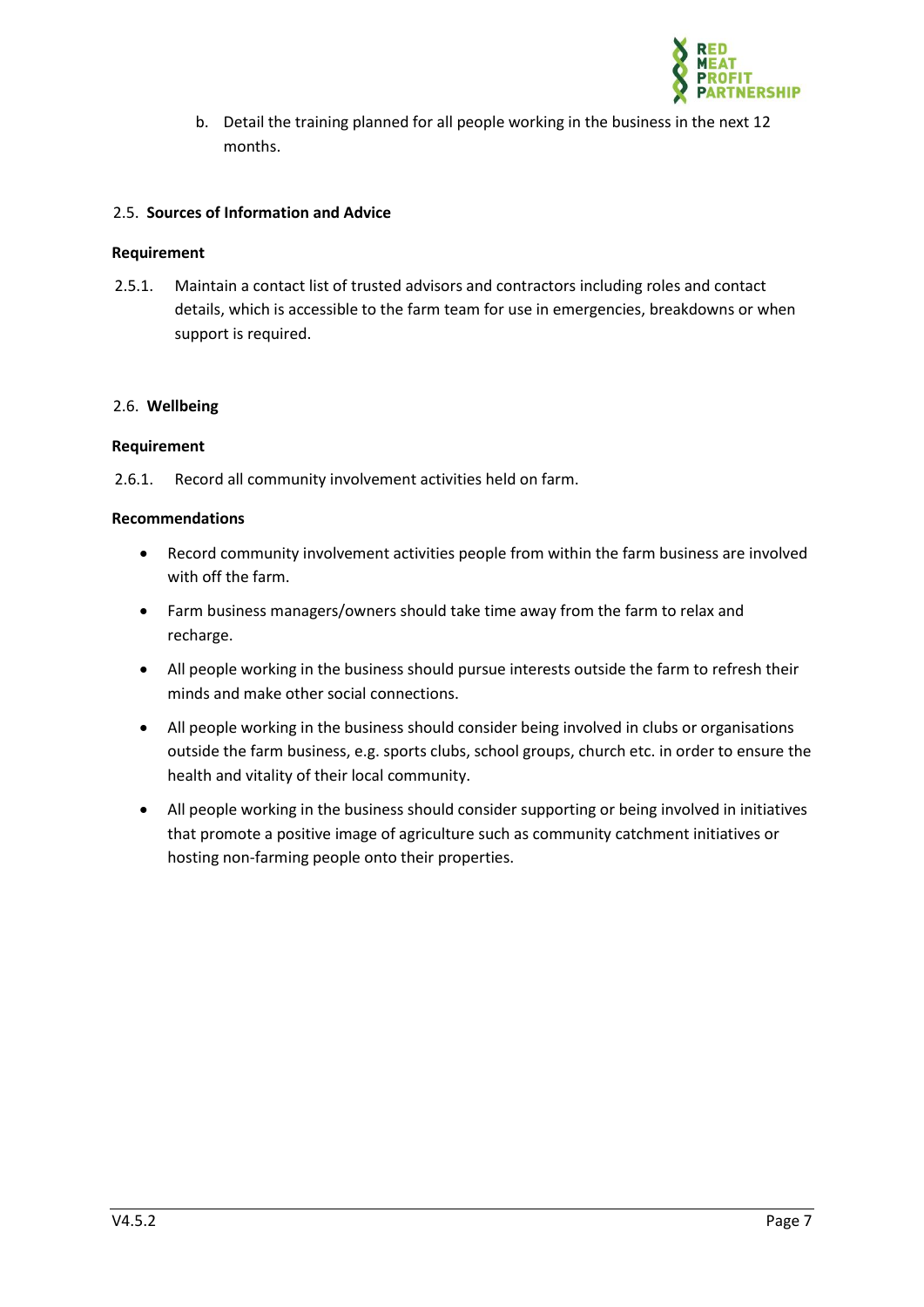

# <span id="page-10-0"></span>**3. Farm resources and receiving environment**

#### <span id="page-10-1"></span>3.1. **Planning and documentation**

#### <span id="page-10-2"></span>**Requirements**

- 3.1.1. The Farm Plan will hold the following elements:
	- a. Farm Infrastructure Map
	- b. Natural Resource Information and Map
	- c. Land and Freshwater Management Plan
	- d. Nutrient Budget
	- e. Indigenous Biodiversity Management Plan
	- f. Greenhouse Gas Budget

#### **Recommendations**

- That a farmer work with a recognised land management advisor/farm planner and nutrient management advisor to develop the maps and plans and to undertake the risk assessment and prioritisation.
- Certification and/or experience of these advisors and their preparedness to involve the farmer in the process should be checked before commissioning work.

#### <span id="page-10-3"></span>3.2. **Farm Infrastructure Map**

#### <span id="page-10-4"></span>**Requirements**

- 3.2.1.The Farm Infrastructure Map must identify and show the following land features and resources:
	- a. Property boundaries
	- b. Fencing infrastructure (e.g., paddocks, raceways, riparian)
	- c. Water takes and irrigation infrastructure and zones
	- d. Tracks and races
	- e. Yards, animal holding areas
	- f. Stock crossing structures (e.g., bridges and consented culverts)
	- g. Nutrient storage sites such as fertiliser or compost bins, worm farms
	- h. Offal pits
	- i. Sewage disposal systems
	- j. Waste disposal sites
	- k. Effluent storage
	- l. Effluent application areas
	- m. Tile drains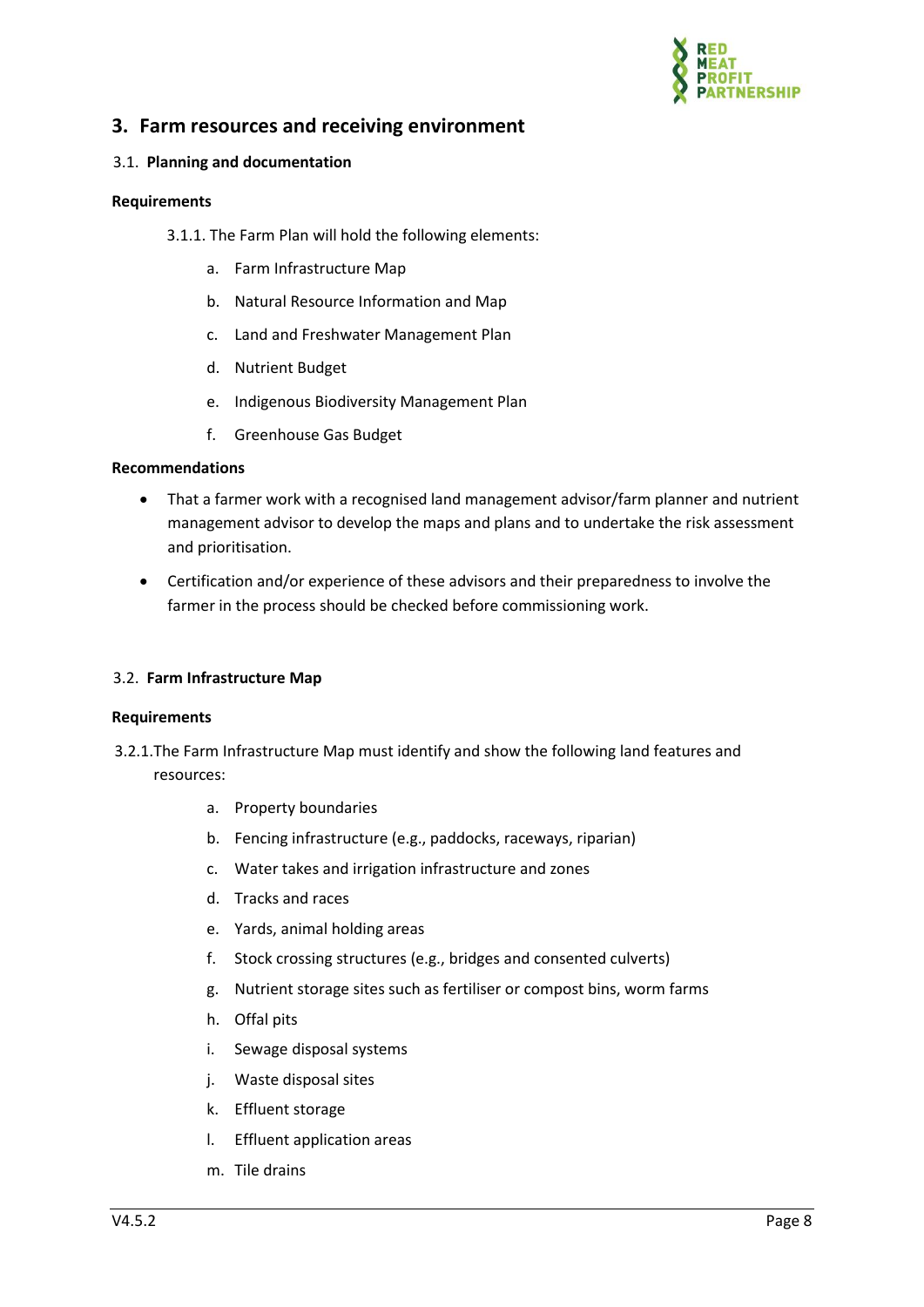

- n. Silage pits
- o. Feed pads and feed lots
- p. Contaminated sites (e.g. old sheep dips or farm dumps)
- q. Fuel storage sites
- r. Sediment traps and bunds, debris dams, soil conservation flumes and other built structures for resource protection

#### <span id="page-11-0"></span>3.3. **Natural Resource Information and Map**

#### <span id="page-11-1"></span>**Requirements**

- 3.3.1. The farm must have information presented as a map (or maps) of the underlying Natural Resources on the farm at a scale appropriate for farm management (farm scale maps are typically at 1:10,000 or 1:15,000, and for more intensive land use the scale should be higher e.g. 1:5,000) and include the following:
	- a. Soil type
	- b. Slope
	- c. Aspect (optional)
	- d. Elevation (optional)
	- e. Rock type
	- f. Waterways
	- g. Waterbodies (wetlands, lakes, etc.)
	- h. Vegetation cover:
		- o Pastures and forages
		- o Sites of indigenous vegetation habitat
		- o Exotic forestry plantations and woodlots, shelterbelts
		- o Soil conservation plantings on slopes and in gullies
	- i. Critical source areas (CSA)
	- j. Erosion prone areas
	- k. Actively eroding areas, including river and stream banks

#### **Recommendation**

- There are two recommended options to collate and interpret information on the above resources once they are determined:
	- Land Use Capability (LUC) or
	- Land management units (LMUs)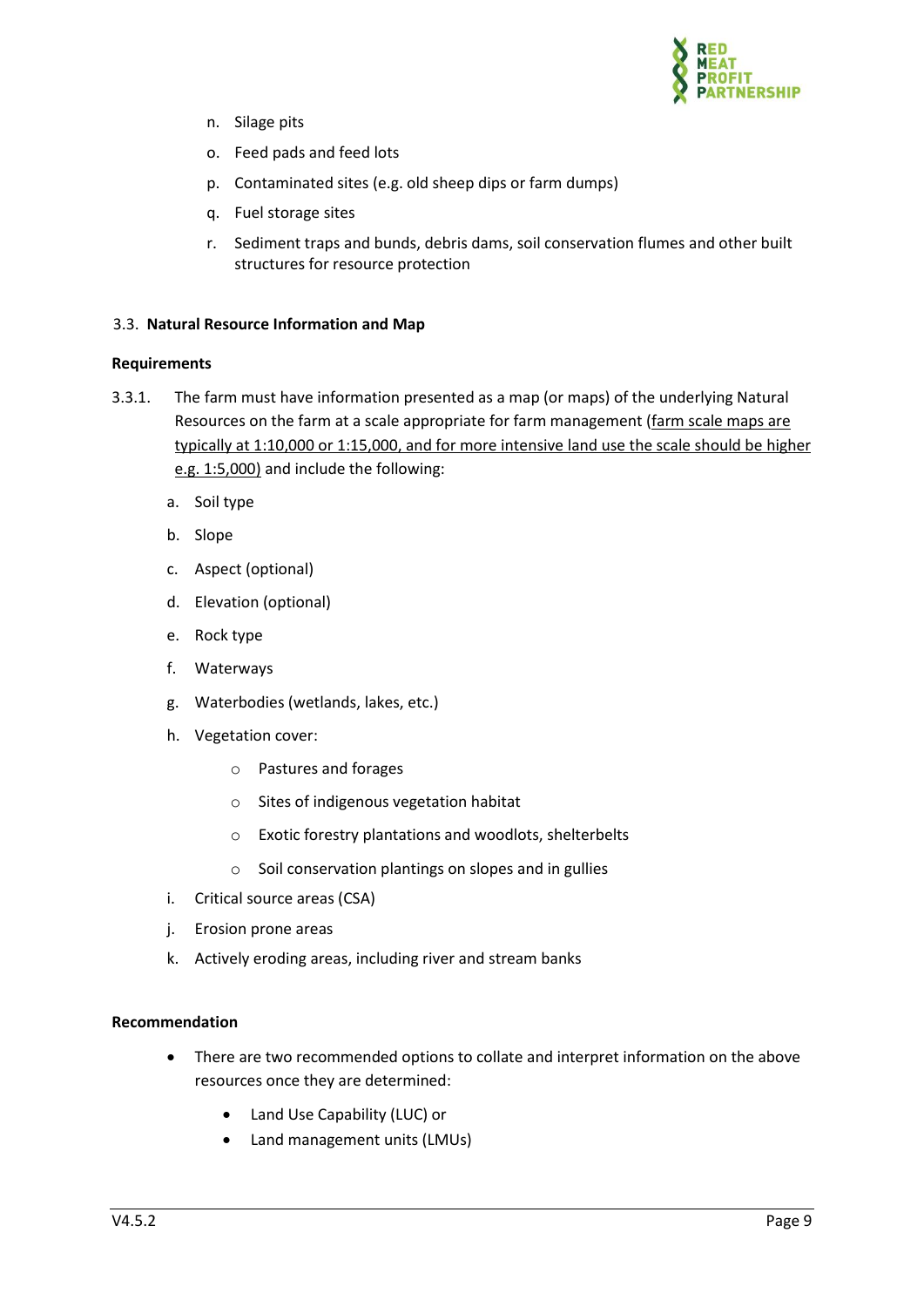

Either LUC units or LMUs should be displayed as part of the Natural Resource Information and Map.

#### <span id="page-12-0"></span>3.4. **Land and Water Management Plan**

#### <span id="page-12-1"></span>**Requirements<sup>1</sup>**

3.4.1. Develop and implement a land and water management plan:

Step 1: Using the Natural Resource Information and Map conduct a strengths, weaknesses, opportunity and threats analysis (SWOT analysis) for the farm*.*

Step 2: Use SWOT analysis of the farm's resources to undertake an assessment of the farm's existing management policies and practices and identify opportunities for improvement and create a Land and Freshwater Management Plan*.* This plan must also address threats identified in the Nutrient Budget (3.5).

- 3.4.2. Implementation of the Land and Freshwater Management Plan must be demonstrated through appropriate records such as photographs, maps and other documentation.
- 3.4.3. Undertake an assessment of soil health using the Visual Soil Assessment at least once every three years and whenever land use is changed (e.g., establishing a crop or pasture renewal) for each soil type or LUC unit. Changes in soil health status must be used to guide land management planning.
- 3.4.4. Waterway ecosystem health and/or quality is assessed regularly, at least annually, at identified Waterway Health Monitoring Point/s to ensure changes in water health and/or quality status are used to guide land management planning. These Monitoring Points must be marked on the Natural Resource Map. Waterway health and quality assessments must include the following:
	- a. Nitrogen
	- b. Phosphorous (Dissolved Reactive Phosphorus (DRP))
	- c. Suspended sediment (visual clarity/turbidity)
	- d. Deposited sediment
	- e. Temperature
	- f. E. coli
	- g. Macroinvertebrate health (MCI Index)
	- h. Fish presence and abundance
- 3.4.5. The Land and Water Management Plan, where relevant based on 3.4.3, and 3.4.4, must include actions and timeframes that:

 $1$  The requirements outlined in this draft NZFAP Plus standard mirror the government's new essential freshwater regulatory requirements/rules announced on 5 August 2020.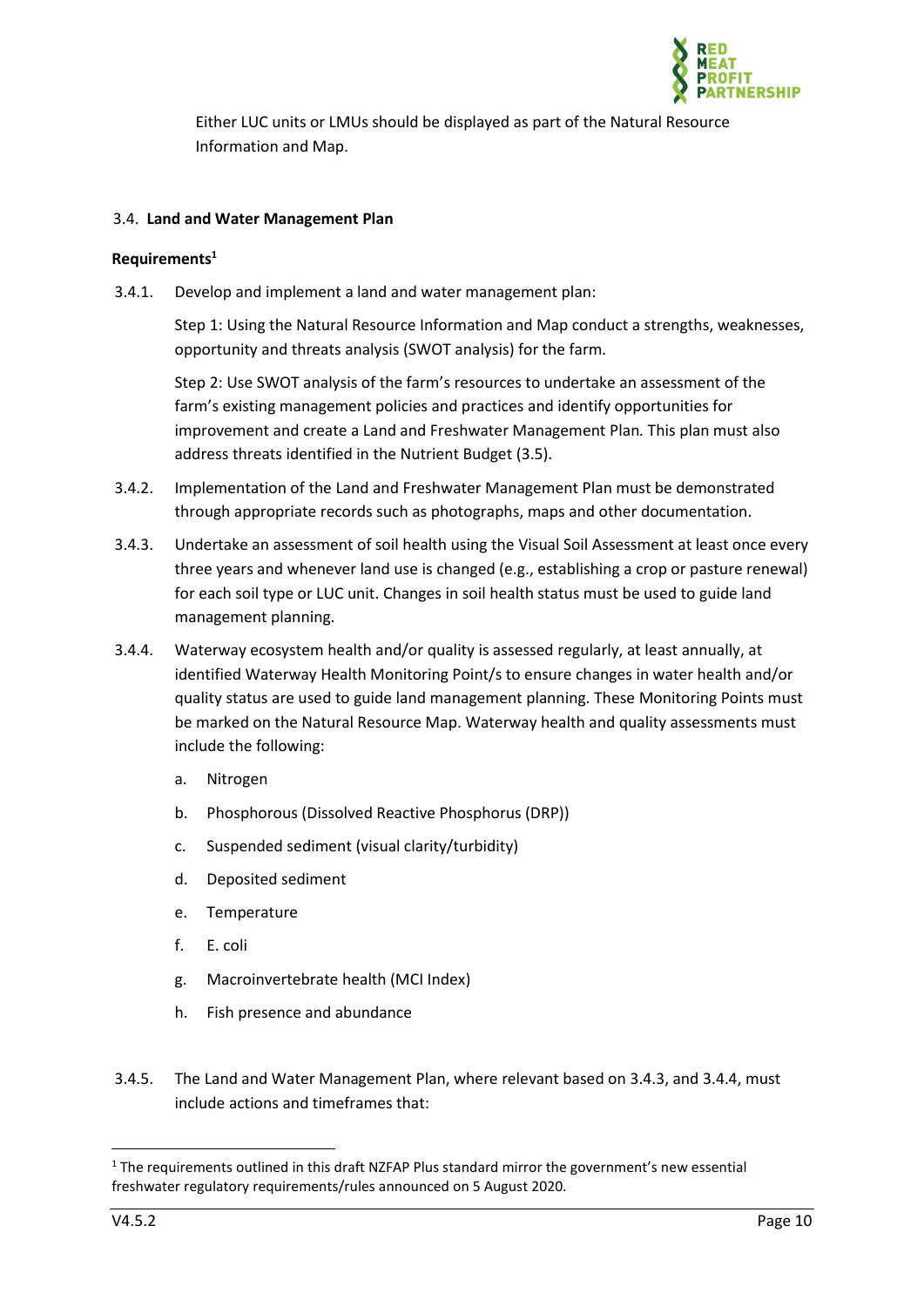

- a. Prevent and/or mitigate direct discharge of pathogens, nutrients or sediment from built infrastructure, stock camps or CSAs into waterways/bodies.
- b. Protect land against erosion by reducing the risk of erosion through a rolling ten year works programme.
- c. Ensure vegetative cover is maintained on permanent pasture/ forage to enhance and protect soil health.
- d. Cattle and deer must be excluded from waterways and waterbodies to minimise the risk of streambank/bed erosion and contamination:
	- From 1 July 2023 (regardless of slope) all dairy cattle must be excluded from lakes and rivers more than 1 metre wide and all dairy support from 2025.
	- From 1 July 2023 (regardless of slope) all cattle and deer must be excluded from lakes and rivers more than 1 metre wide, where land is used for foddercropping, break-feeding or grazing on irrigated pasture.
	- On land mapped by Ministry for the Environment as low slope ("less than 10 degrees slope") beef cattle and deer must be excluded from lakes and rivers more than 1 metre wide by 1 July 2025.
	- The exclusion setback for all animals from the edge of any lake or river must be 3m (unless the permanent fence had been erected before 3 September 2020, in which case the existing fence does not need to be moved).
	- All cattle must not cross a 1m wide waterway more than twice within 1 month and must be managed while doing so.
	- Wetlands (regardless of slope) *identified* in a regional or district plan as of 3 September 2020 must have cattle, deer and pigs excluded by 1 July 2023. Otherwise, cattle, deer and pigs must be excluded by 1 July 2025. *Identified* wetlands are those greater than  $500m^2$ , or specifically identified and mapped by a regional or district council. Any wetland supporting a population of threatened species must have cattle, deer and pigs excluded by 1 July 2025.
- 3.4.6. A consent must be held where required due to land use change from less intensive uses to more intensive uses (e.g., forestry to pasture, irrigation).
- 3.4.7. For land that is to be cropped, the paddock must be assessed for soil type, slope and erosion risk and a plan developed covering:
	- a. Pre-crop establishment;
	- b. Cultivation techniques (if cultivated);
	- c. Grazing management; and
	- d. Post-crop management.
- 3.4.8. Management of land being grazed during the winter months must meet the following: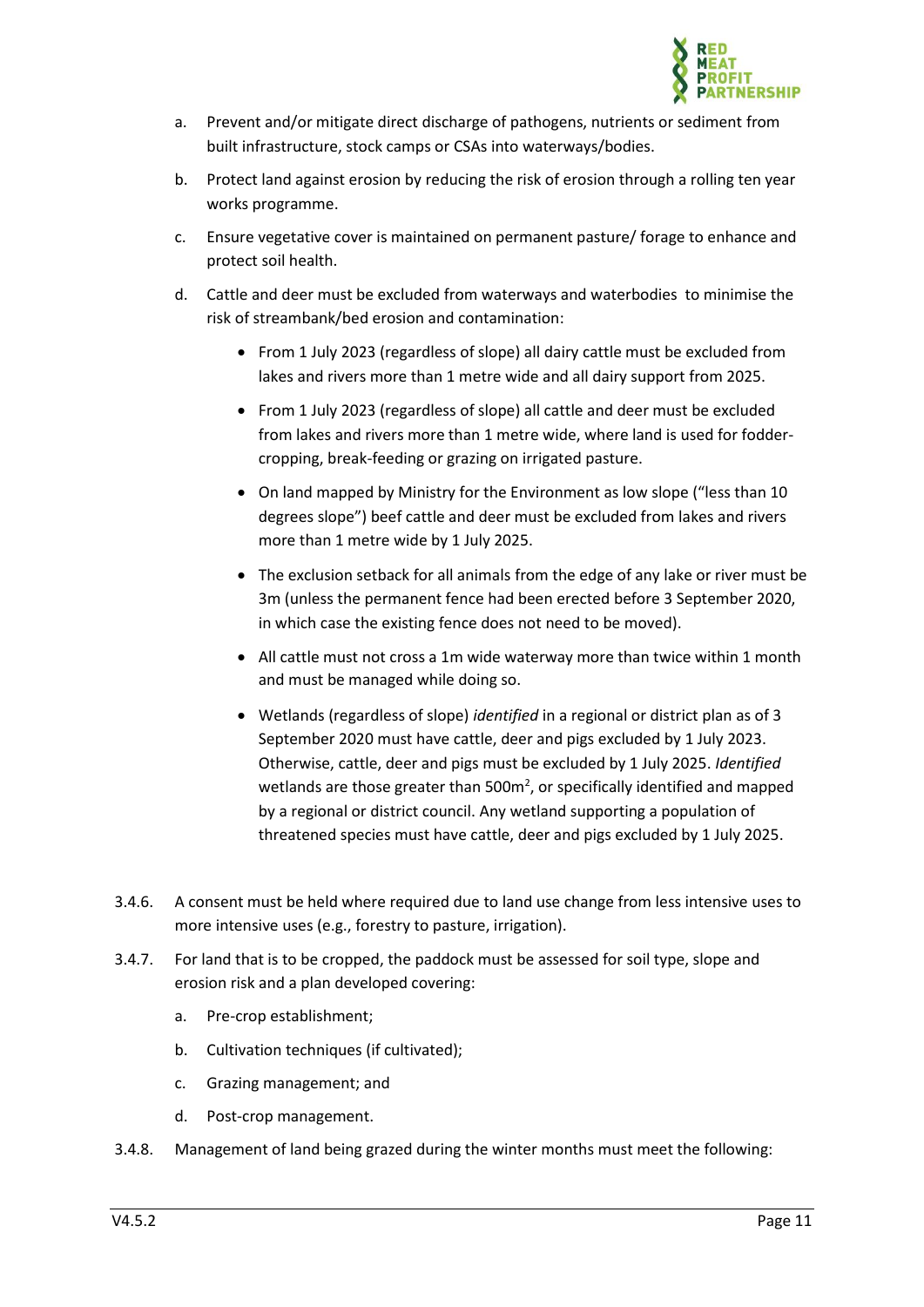

- a. The area being intensively grazed during winter must be no more than either 50ha or 10% of the property, whichever is the greatest.
- b. Any paddock being cropped for winter grazing must have a mean slope of 10 degrees or less.
- c. An un-grazed buffer zone of vegetation must be left from waterways and wetlands. The setback distance of the buffer zone should be dependent on slope, soil, activity, and manage the risk of losses of sediment, nutrients, and pathogens to the waterbody. Any crop must be set back at least 5m.
- d. CSAs must have permanent vegetative cover at all times; and must not be cultivated mechanically. If cropped, CSA may be grazed last if safe.
- e. When winter forage cropping on a slope, grazing must protect waterways and waterbodies, i.e., start grazing from the top of a hill or from the part of the paddock furthest from any waterways/bodies.
- f. Land that is used for winter forage crop grazing must be replanted as soon as practicable after livestock have grazed the land's annual forage crop.
- g. Where and when soil structure damage (e.g., pugging) is a risk, animals must be moved. If pugging does occur it shall not be deeper than 20cm or cover more than 50% of a paddock, regardless of depth.
- h. Sacrifice paddocks must be more than 50 metres from a waterway.
- i. Grazing winter crops *in situ* to bare soil must demonstrate mitigation of surface runoff and/or leaching where carried out on:
	- gravel or peat soils;
	- areas with sub-soil drainage; or
	- areas over shallow aquifers.
- j. Continuous fodder cropping (i.e., annual crop establishment for more than 5 years) must not occur on slopes greater than 15˚.
- 3.4.9. Management of all grazed land during winter months must be documented with photographs
- 3.4.10. Paddock grazing records must be kept for winter forage crops.
- 3.4.11. Feedlots or feed pads where livestock are fed in confinement in situ, regardless of what feed is being fed must be certified through a certified freshwater plan or have:

(a) the base sealed to a minimum permeability standard of 10-9 m/s; and (b) effluent expelled in the feedlot being collected, stored, and disposed of in accordance with a rule in a regional or district plan, or a resource consent; and

(c) be at least 50 m away from any water body, any water abstraction bore, any drain, and the coastal marine area.

3.4.12. Supplementary feed must be fed out away from any waterways/bodies or CSAs.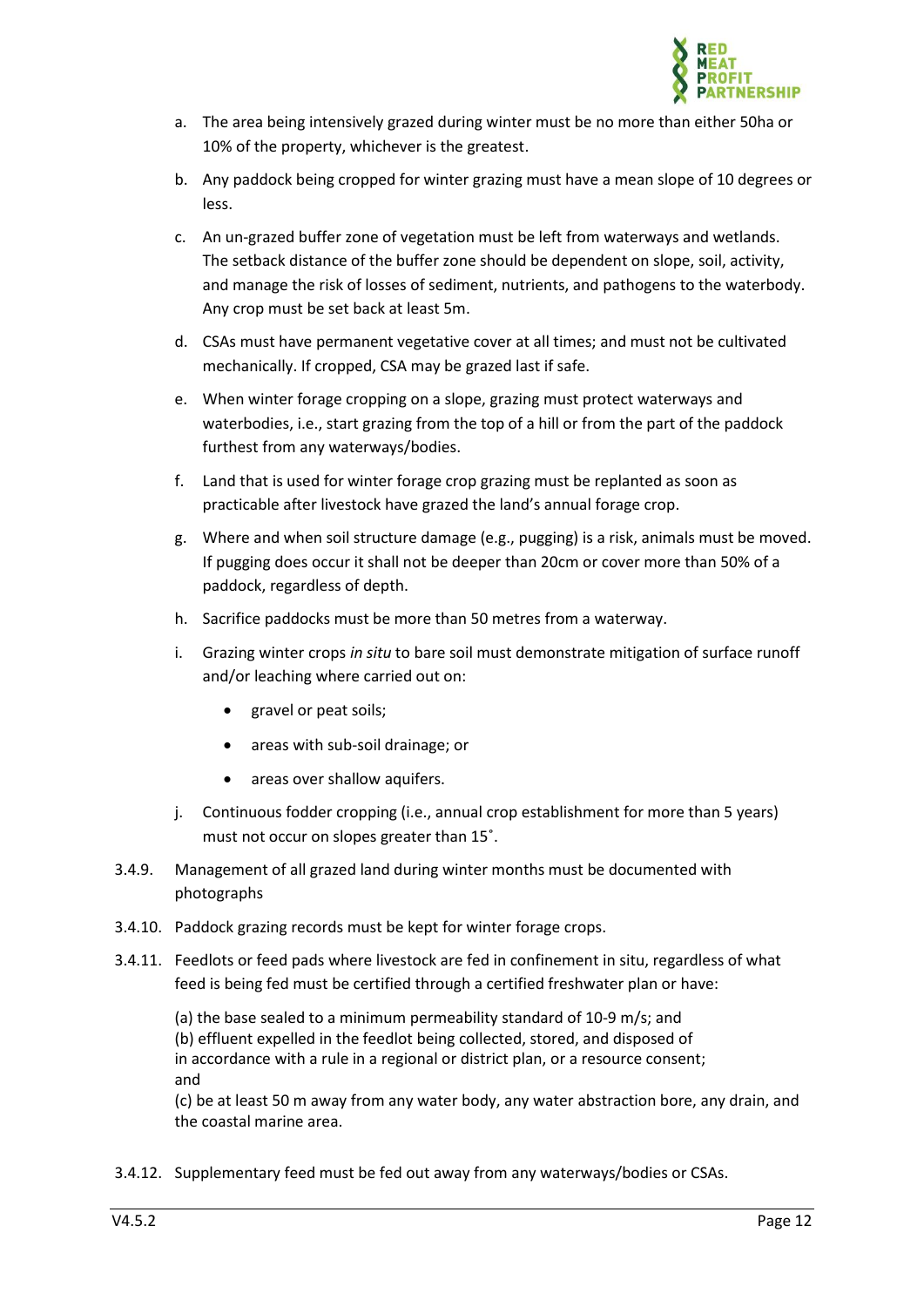

- 3.4.13. Irrigation systems must be designed, calibrated and operated to minimise the amount of water used and minimise the risks of leaching and/or run-off.
- 3.4.14. Irrigation application or other water take of more than 5L/second must be recorded, including reasons for water take and metered volume of the water take, must be kept. Specific dates and reporting to council apply with different rates of water take.

#### **Recommendations**

- The soil testing transect should be recorded by GPS and used for each successive soil test.
- Water troughs should be located away from any waterways/bodies or CSAs to ensure no direct run-off.
- Feeding troughs/holders should be shifted regularly to prevent pugging and nutrient build up.
- Pugging should be no deeper than the depth of the ankle joint (fetlock) of the animal class being grazed.
- Join a water catchment management group.

#### <span id="page-15-0"></span>3.5. **Nutrient Budget & Management**

#### <span id="page-15-1"></span>**Requirements**

- 3.5.1.Complete a nutrient budget once every three years or when substantive farm system changes are made.
- 3.5.2.Quantify the risk to surface and ground water from N leaching and P losses respectively.
- 3.5.3. Use less than 190 kg N/ha/year across the property<sup>2</sup>.
- 3.5.4.Undertake macronutrient soil tests at least once every three years and whenever land use is changed (e.g., establishing a crop or pasture renewal) to assist nutrient management and to ensure adequate nutrients are available for plant and animal production.
- 3.5.5.Undertake a soil cadmium test. If cadmium levels exceed 1 ppm within the top 150 mm, fertilisers containing high cadmium must not be used on that land.
- 3.5.6.Have records to provide evidence of nutrient application consistent with soil tests and plant/animal requirements and any nutrient budget constraints.

#### **Recommendation**

• Soil nutrient status should be maintained at optimum agronomic levels specific to the soil types present.

 $<sup>2</sup>$  This requirement mirrors the government's new synthetic nitrogen fertiliser cap announced on 5 August</sup> 2020.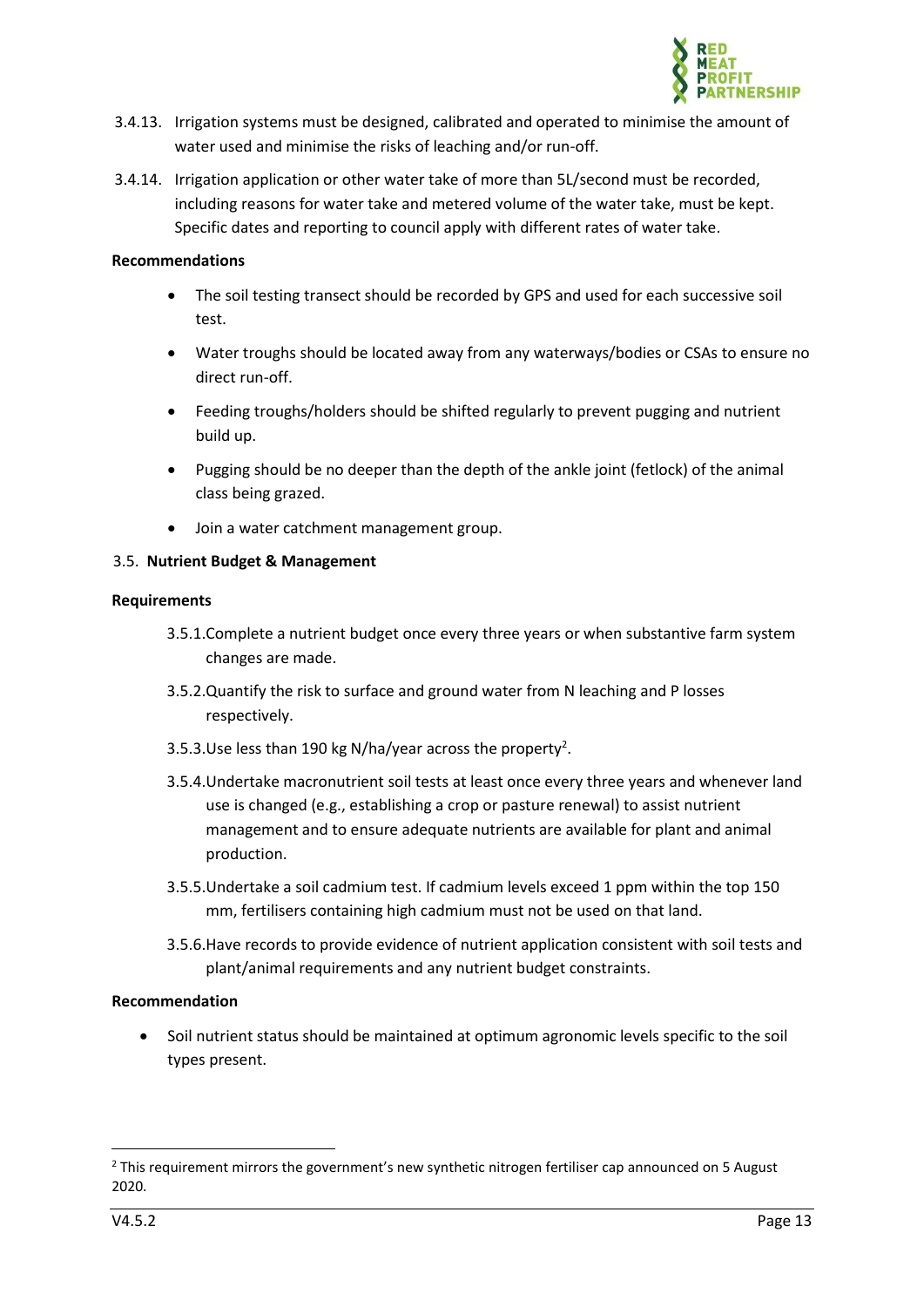

#### <span id="page-16-0"></span>3.6. **Indigenous Biodiversity Plan**

#### <span id="page-16-1"></span>**Requirements**

- 3.6.1. The farm must identify/map habitat relating to:
	- a. Native plants, birds, reptiles, mammals and insects; and
	- b. Native fish, reptiles and insects.
- 3.6.2. The farm must have an indigenous biodiversity plan that identifies opportunities to protect or enhance biodiversity on the farm and/or sub-catchment or catchment.
- 3.6.3. For those sites/habitats that are rare, threatened or at risk complete an ecological assessment to provide a future management approach.
- 3.6.4. Establish biodiversity outcome monitoring, where required.
- 3.6.5. Have records and evidence available to demonstrate those plans have been implemented and progress made.

#### **Recommendations**

- Join a coordinated programme for predator or notified pest plant control.
- Join a coordinated programme for protection of at-risk species or habitat restoration.

#### <span id="page-16-2"></span>3.7. **Greenhouse Gas Budget**

#### <span id="page-16-3"></span>**Requirements**

3.7.1. The farm must complete a greenhouse gas budget that includes methane and nitrous oxide emissions from livestock, carbon dioxide emissions from the farm's operating activities and sequestration by vegetation on the farm by 2025.

#### **Recommendation**

- Investigate and implement methods to reduce and mitigate or offset greenhouse gas emissions from your farm business.
- Investigate and implement climate change adaptation opportunities for your farm business.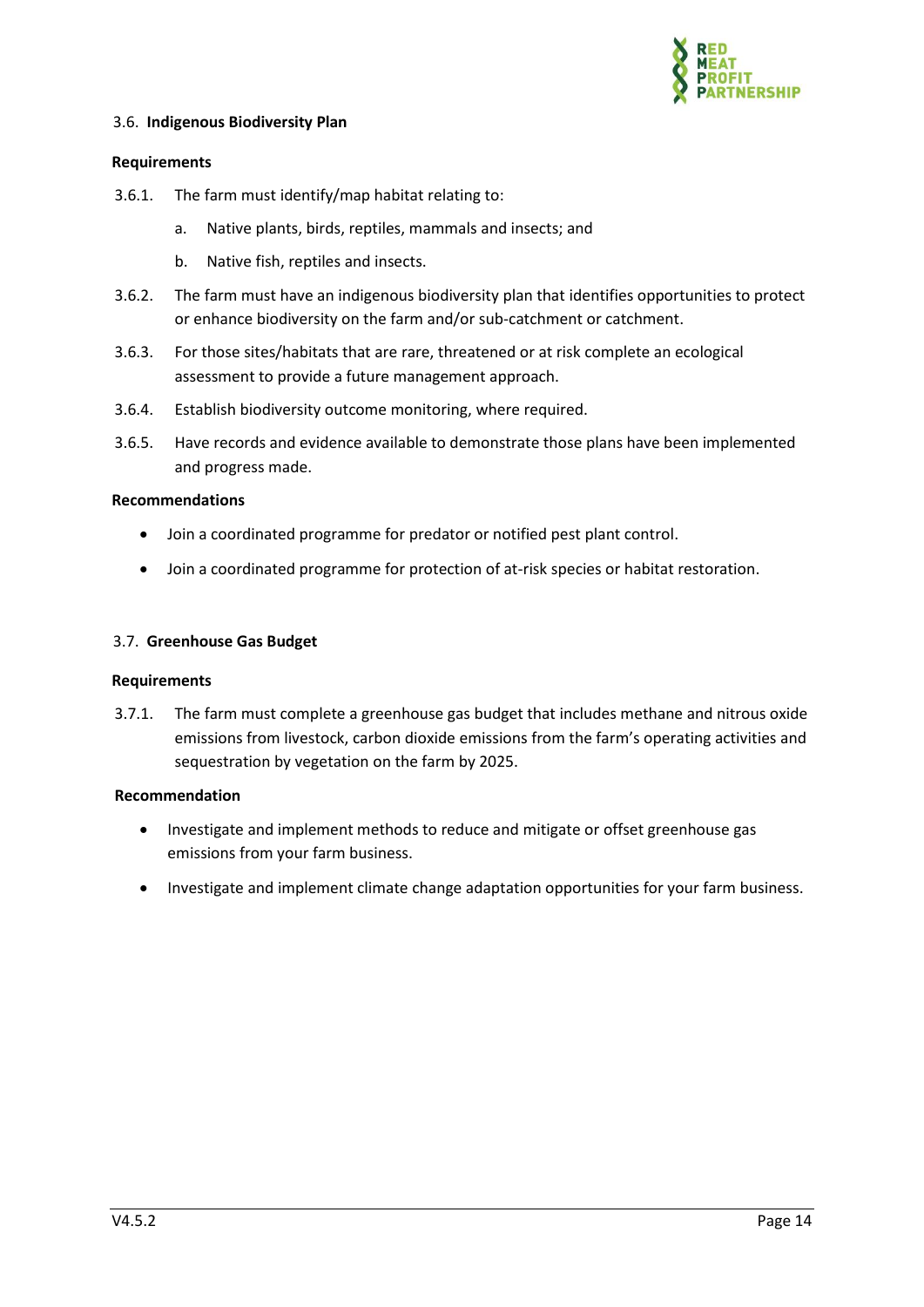

### <span id="page-17-0"></span>**4 Biosecurity**

#### <span id="page-17-1"></span>**4.1 Planning and documentation**

#### <span id="page-17-2"></span>**Requirements**

- 4.1.1 Identify the key biosecurity risks and risk vectors for the farm. Risks must be assessed based on the likelihood, and impact on the business. Vectors may include animals, people (family, workers, recreational users, contractors), vehicles and machinery, and brought in feed.
- 4.1.2 The farm must have a biosecurity policy which includes processes to manage or minimise the risks of introducing:
	- pests,
	- weeds and
	- diseases

to your farm.

- 4.1.3 The farm must have a biosecurity policy which includes processes to manage or minimise the existing:
	- pests,
	- weeds and
	- diseases

on your farm.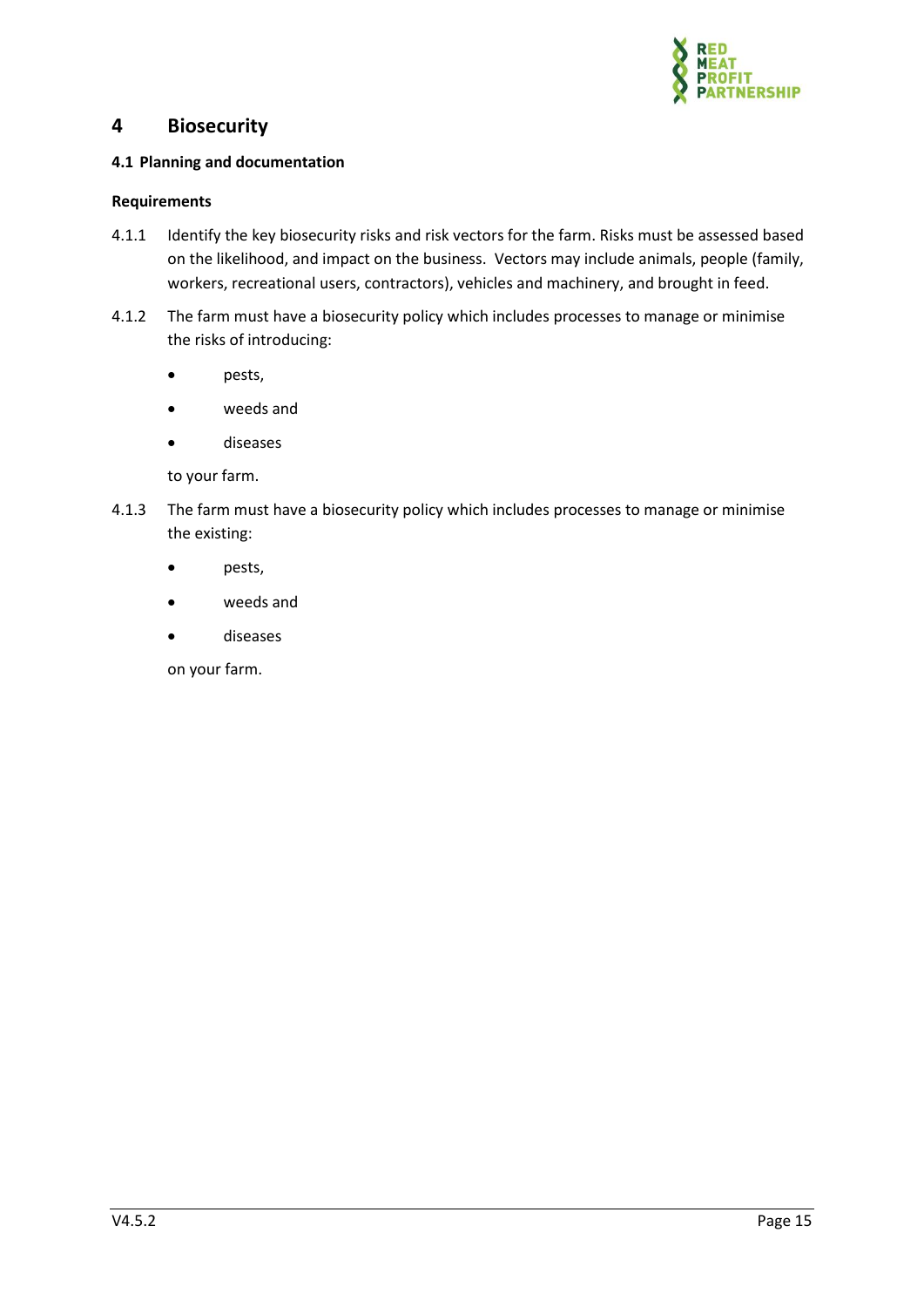

# **Definitions (Natural Resource Management)**

**Bare soil** – A soil surface devoid of any plant material.

**Biodiversity monitoring point** – A point at which biodiversity monitoring is recorded. This point may be chosen because it represents a particular Land Management Unit, a significant change in vegetative cover or a sperate waterway/body.

**Critical Source Area** (CSA) - a landscape feature like a gully, swale or a depression that accumulates runoff from adjacent flats and slopes and delivers it to waterways such as streams, rivers and open drains and waterbodies such as lakes and wetlands, or field tiles and other sub-soil drainage systems.

**Employee** – A person, including family members, who has agreed to be employed to work for some form of payment under a contract of service. Employees include:

- permanent employees (full-time and part-time),
- fixed-term employees (full-time and part-time),
- casual employees, and
- seasonal employees.

**Erosion** - The process of eroding or being eroded by wind, water, frost, or another natural agent

**Expert** - A person who is very knowledgeable about or skilful in a particular subject; this may include professionals and appropriately experienced farmers.

**Feedlot** – Area where livestock are confined in pasture-free areas and provided (mechanically or by hand) with feed, for more than 80 days in a six-month period. This includes both covered and uncovered areas.

**Feed pad** – Area where livestock are confined in pasture-free areas and provided with feed for more than 30 days in a year or for more than 10 consecutive days.

**Land Management Unit** (LMU) - Areas of land that can be farmed or managed in a similar way because of underlying physical similarities such as slope, soil type, aspect, vegetation. They represent how land could be used if all physical limitations and opportunities were recognised and managed.

**Land Use Capability** (LUC) – A system used in New Zealand to help achieve sustainable land development and management on individual farms, in whole catchments, and at the district, region, and the national level. The LUC system has two key components. Firstly, Land Resource Inventory (LRI) is compiled as an assessment of physical factors considered to be critical for long-term land use and management. Secondly, the inventory is used for LUC Classification, whereby land is categorised into eight classes according to its long-term capability to sustain one or more productive uses.

**People working in the business** – Any employee, contractor, manager/owner, or any other person working in the business.

**Pugging** - The penetration of soil by hooves of grazing livestock